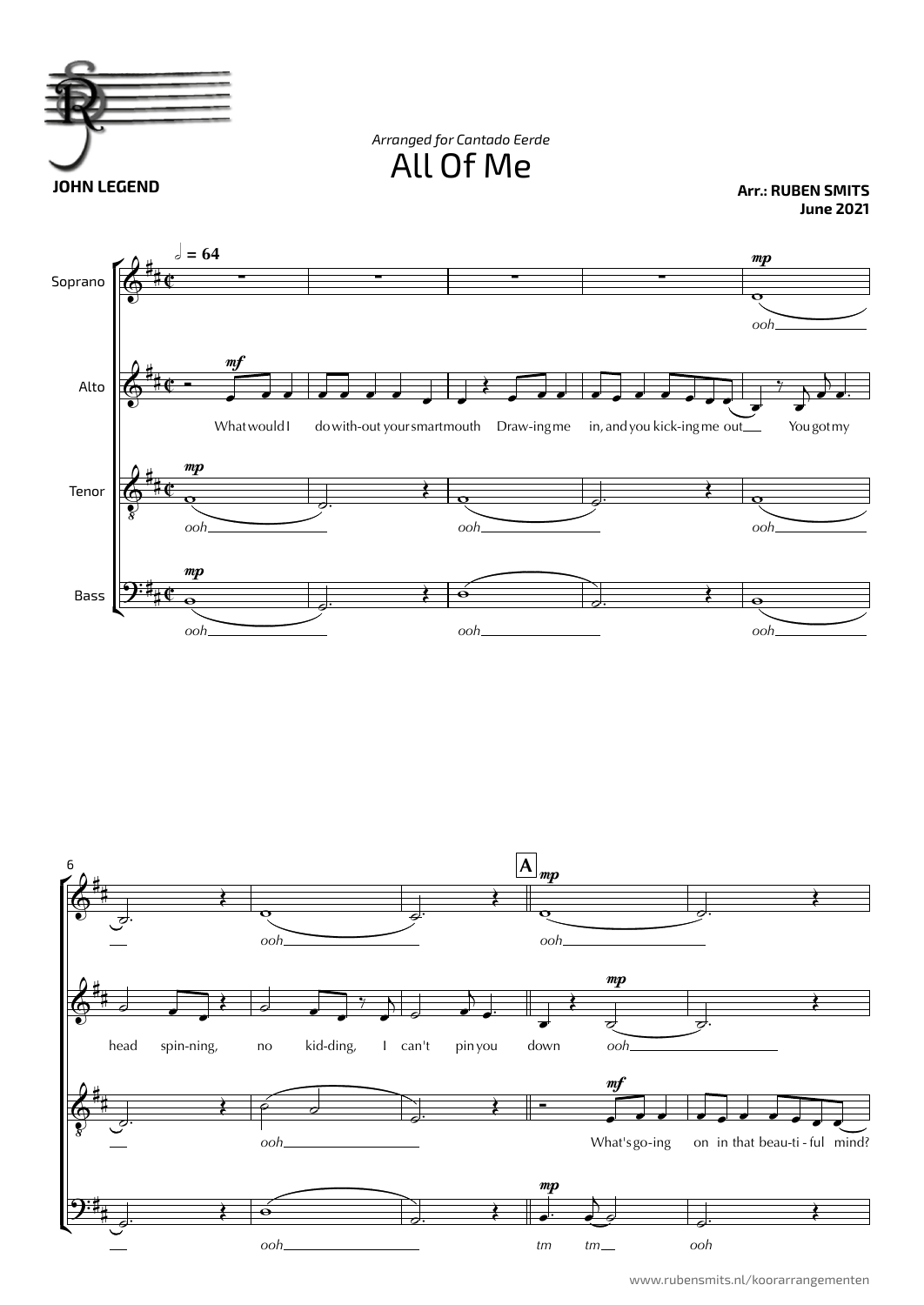

www.rubensmits.nl/koorarrangementen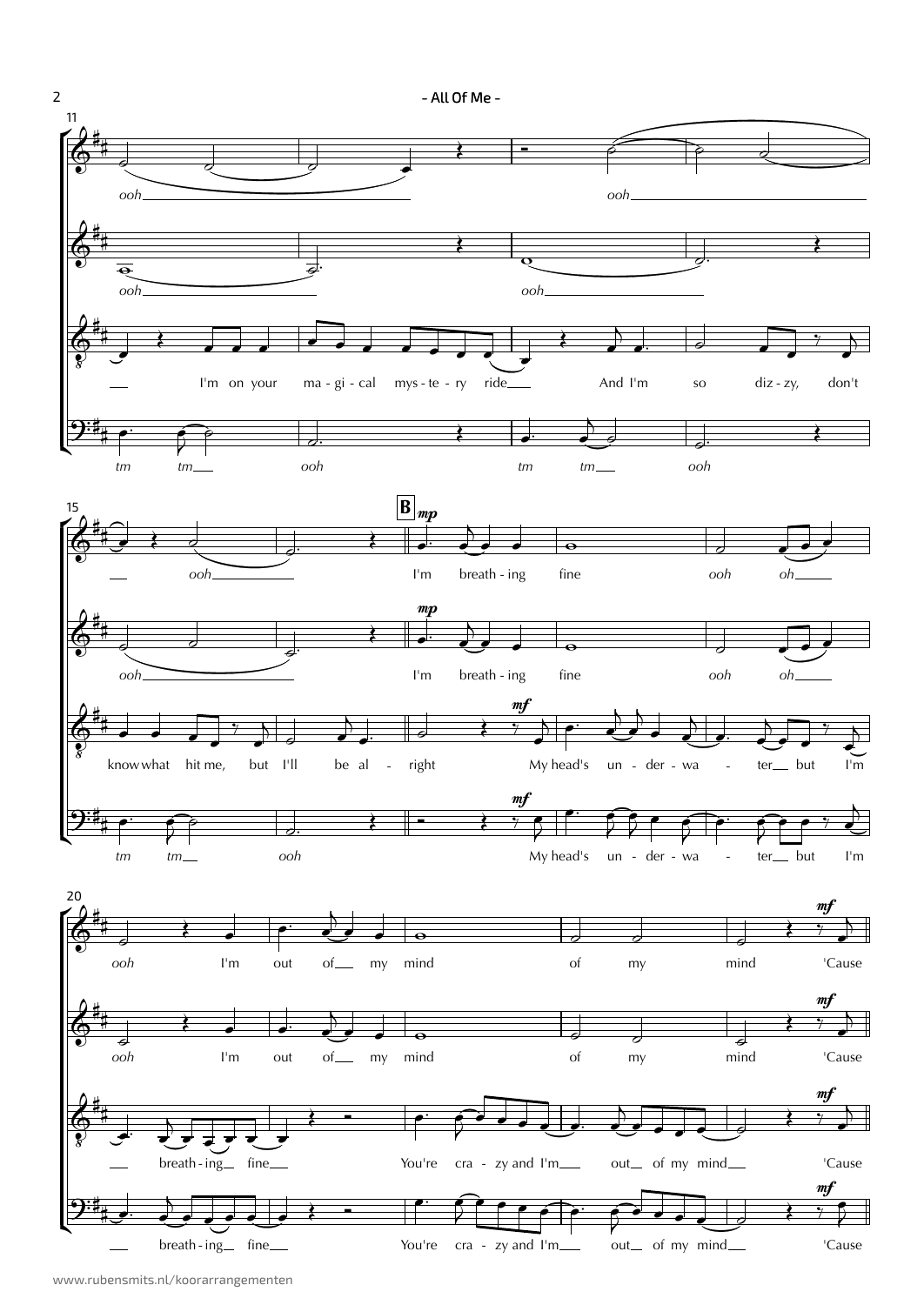

www.rubensmits.nl/koorarrangementen